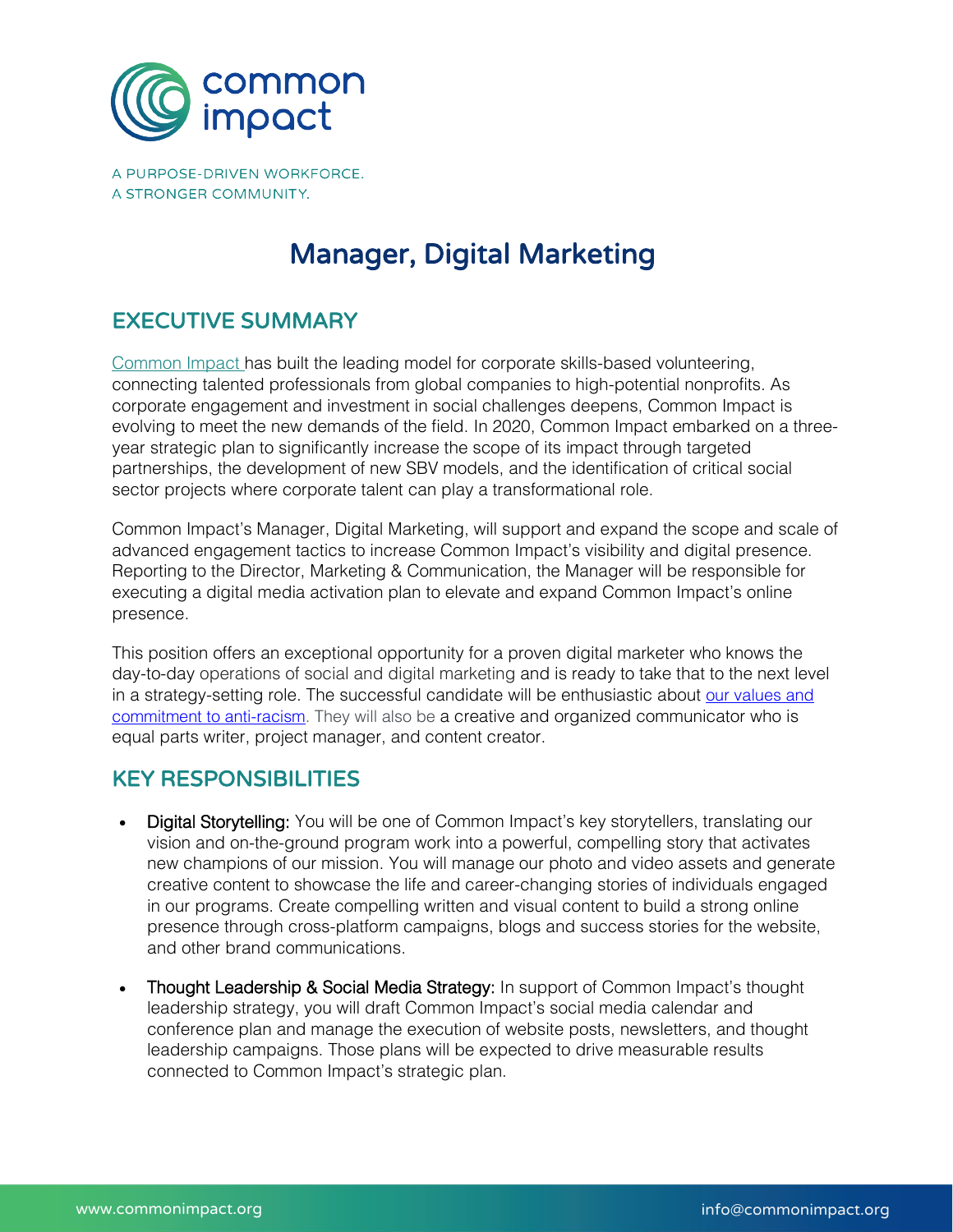

A PURPOSE-DRIVEN WORKFORCE. A STRONGER COMMUNITY.

- Industry Awareness and Expertise: In this role, you will need to keep a pulse on the multiple industries that Common Impact's work touches, including nonprofit capacity building, CSR, ESR, talent, and leadership development, among others. You will be expected to stay informed of the latest forums, news, and emerging models in these industries to keep our content and positioning fresh and compelling.
- Enhancing the Organizational Culture at Common Impact: At Common Impact, we firmly believe that the spirit of our work is as important as the work itself. We are committed to anti-racism. We pride ourselves on excellence, innovation, fostering collaboration between groups that might not otherwise interact, and a willingness to have fun with our work. A successful candidate for this position will also hold these values and be excited about the mission of Common Impact.

## CORE SKILLS REQUIRED FOR THIS POSITION

- Experience implementing digital marketing strategies across multiple platforms. The Manager, Digital Marketing should have proven experience in executing crosssector digital media and social strategy and understand how to shape and distribute audience-building content for social media, web, and digital collateral with knowledge of the performance processes and best practices for LinkedIn, Facebook, Twitter, and Instagram, and other leading platforms.
- Natural storyteller. The ideal candidate for this role will be a creative storyteller. You are a flexible team player who takes the lead in identifying marketing needs and trends, creates and curates inspiring content, and ensures external-facing communications maintain brand fidelity.
- Experience using relevant systems and technology. The Manager, Digital Marketing, will work in various systems, including Hootsuite, Canva, Mailchimp, Google Analytics, Salesforce, Adobe Suite, and Anchor. The successful candidate will be technically proficient and creative in applying and innovating systems to drive progress, track results, and inform data-driven strategic choices. WordPress experience is preferred.
- An exceptional communicator, both orally and in writing. Candidates must enjoy and excel at communicating ideas and telling stories to a variety of audiences.
- 3-5+ years of professional experience, ideally across the social sector and private firms, and a demonstrated commitment to collaborating with diverse communities.